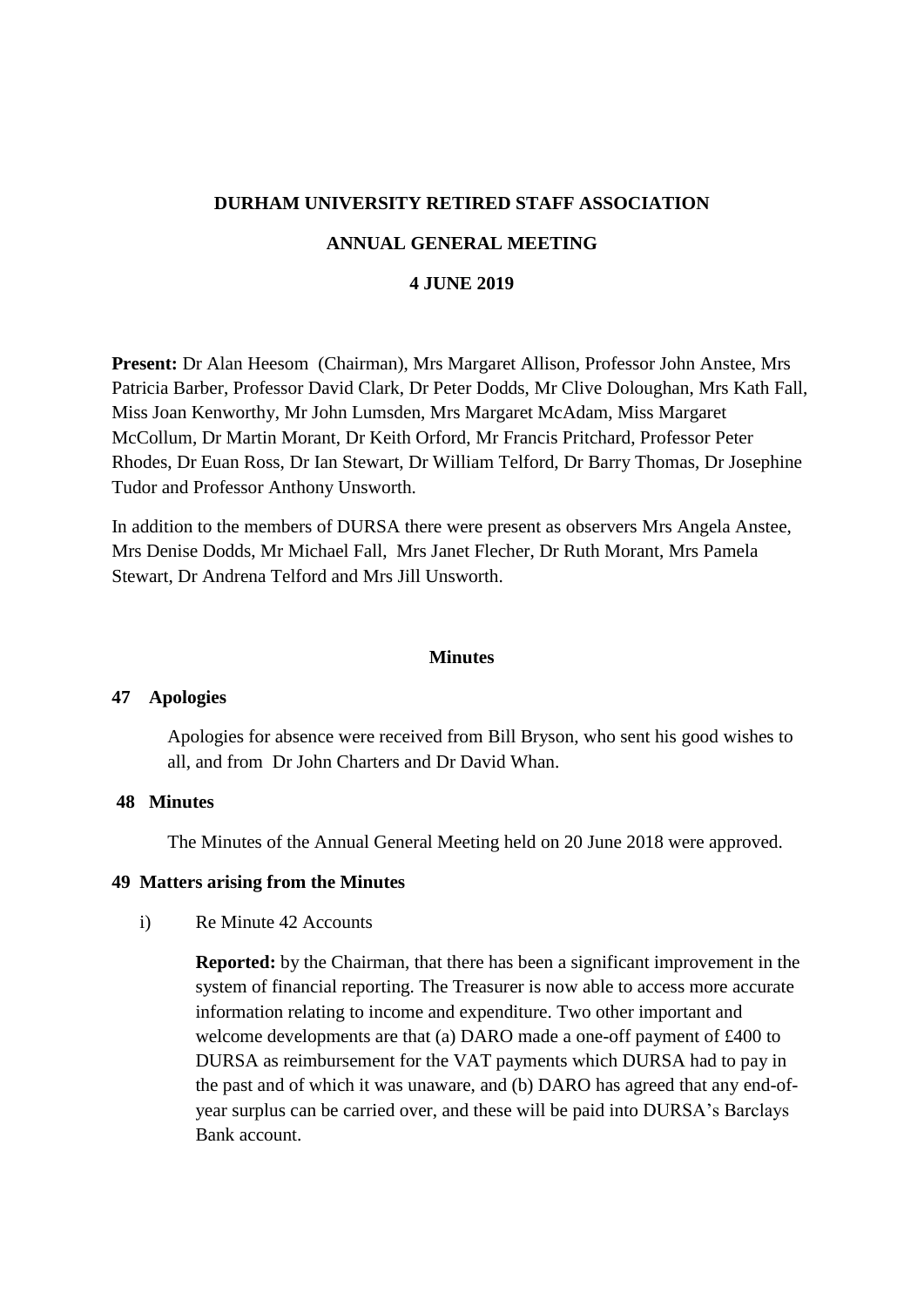ii) Re Minute 43 The Future Organisation of DURSA

**Reported:** by the Chairman, that he had had contact with Ms Jennifer Sewel, the University Secretary, and was able to clarify a number of misunderstandings on her part (such as the fact the University, not DURSA, holds the Association's database and cost centre). In light of these clarifications and the positive changes in the financial arrangements the Committee decided not to pursue the idea of setting up its own database,

## **50 Annual Report**

## **a) Received: the following Annual Report**

## 1. Acknowledgement

The Committee again wishes to record its gratitude for all the help received from the staff of DARO especially Deborah Wood and, most particularly, Steph Osborne for handling the Association's records and bookings and for distributing news and circulars to members.

## 2. The Committee

The composition of the Committee has been as elected at the Annual General Meeting in 2018. It has continued to meet regularly and believes that a successful pattern of activities has been established.

### 3. Membership

The current number of members is 482. There is one Honorary Member, Bill Bryson.

## 4. Accounts

The accounts show a satisfactory picture as indicated by the Treasurer's report. *(See AGM Agenda item 4 below, and there has been a major improvement in financial reporting, see AGM Agenda item 2 i) above).*

# 5. DURSA Home Page

There have been two versions of the Home Page, one operated by DARO and one by DURSA. The two pages had different sets of information and this has been a source of considerable confusion for those members who were unaware that two different Home Pages existed. There is now a single Home Page [\(https://www.dunelm.org.uk/dursa/home\)](https://www.dunelm.org.uk/dursa/home), operated by DARO, containing all relevant information.

## 6. Events During the Year

A number of events has been arranged during the year which those attending have found interesting and informative. All the hosts have been very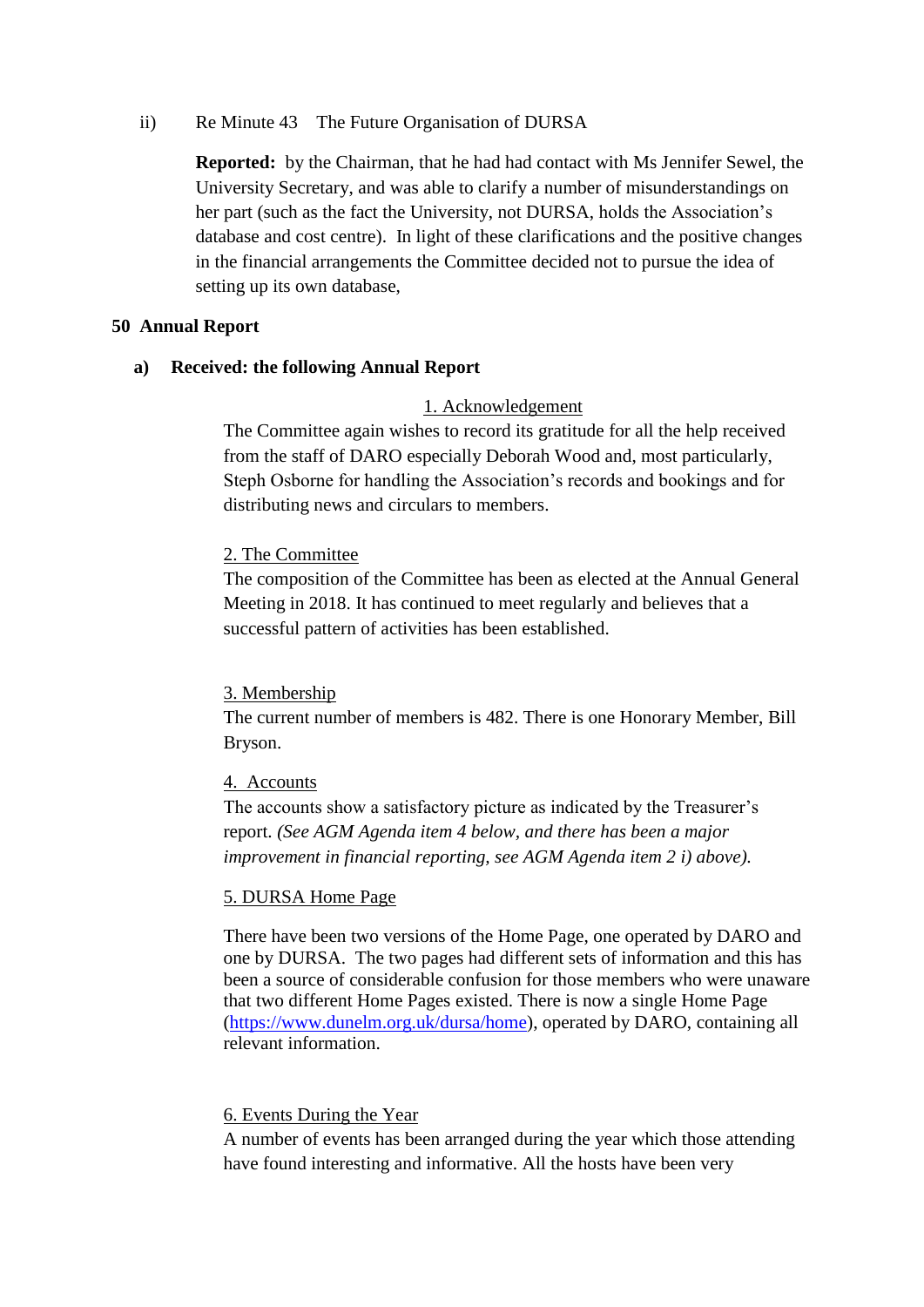welcoming and have gone to a great deal of trouble on DURSA's behalf. We are most grateful to them.

The number of members and guests attending the event is shown in brackets:

| 2018        |                                                                                                                 |
|-------------|-----------------------------------------------------------------------------------------------------------------|
| 9 October   | Visit to Durham Cathedral Open Treasure Exhibition and<br>specialist guided tour by geologist Brian Young. (20) |
| 31 October  | Plant tour of Nissan. (15)                                                                                      |
| 11 December | Pre-Christmas Reception and Get-together at which Ian                                                           |
|             | Stewart kindly provided a film of the University in the                                                         |
|             | 1950s. $(18)$                                                                                                   |
| 23 January  | Visit to the Chemistry Department. (22)                                                                         |
| 2019        |                                                                                                                 |
| 13 March    | Visit to the History Department. (21)                                                                           |
| 3 April     | Annual Dinner at Le Nouveau Restaurant, New College.                                                            |
|             | (26)                                                                                                            |
| 4 June      | AGM and Afternoon Tea.                                                                                          |
|             |                                                                                                                 |

Further events in the 2018-19 programme are:

19 June Visit to the Archaeology excavation at Auckland Castle.

3 July Visit to Houghall College.

We have also held monthly Drop-Ins in the Botanic Garden Café. These events have become a little more popular. Attendance is often in up to 15 or more.

It is most unfortunate and regrettable that there have been two cancellations of events this year. Both cancellations were attributable to the hosts.

- i) A proposed visit to the Hendon Sewage Treatment Plant in February had to be withdrawn from the programme owing to our failure get confirmation of final details from the organisation after months of correspondence.
- ii) A second plant tour of Nissan, in May, for which 24 members and guests had registered, was suddenly cancelled by the company at a very late stage. We were told "...that due to operational reasons ... production tours have been suspended until further notice". They apologised "for any inconvenience caused by the late cancellation" and said they would be delighted to welcome us on a future occasion if tours re-start.

7. Events planned for 2019-20

Dates in brackets are provisional.

| Oct 2019,  | Ryhope Engines Museum.                         |
|------------|------------------------------------------------|
| (Nov 2019) | Cameron's Brewery, Hartlepool                  |
| (Dec 2019) | JDR Cables. Manufacturers for high performance |
|            | subsea & power cables. Hartlepool.             |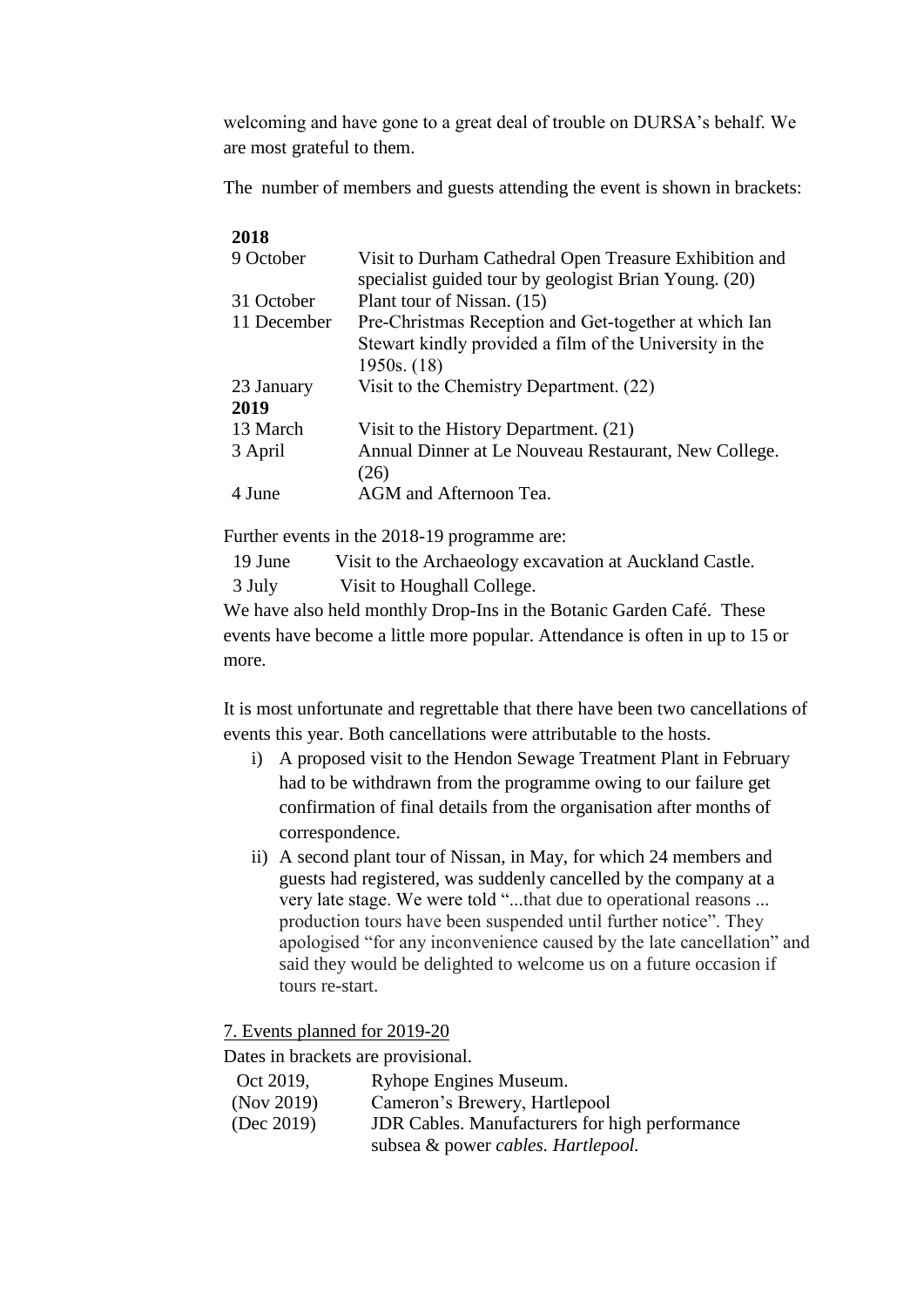| Pre-Christmas Reception provisionally arranged at |
|---------------------------------------------------|
|                                                   |
|                                                   |
|                                                   |
|                                                   |
|                                                   |
| Spanish Gallery and Research Centre, Bishop       |
|                                                   |
|                                                   |
|                                                   |
|                                                   |
|                                                   |

8. Possible Events for the future beyond 2019-20.

Nissan. A tour of the entire plant (approx 3½ hours) if tours are resumed. Hitachi. Teikyo University. South Shields Ferry. Beamish Museum. Bowes Museum. School of Modern Languages and Cultures Law Department

Possible repeat visits Harrison Organ works Palace Green Library Oriental Museum Earth Sciences Department Police Headquarters

# **b) Chairman's remarks**

In presenting the Annual Report the Chairman emphasised the Association's gratitude to DARO staff and in particular to Deborah Wood and Steph Osborne. He noted the departure of Deborah Wood, wishing her well in her new post at Liverpool University, and welcomed Tristan Alltimes (Deputy Director for Alumni Engagement and Regular Giving) as our new principal DARO contact.

He drew attention to the fact that we now have a single Home Page and thanked those who have supplied photographs of events which can be posted on the web page.

The general success of the 2017-18 programme of events was noted and he reiterated the Association's thanks to all the hosts.

In relation to the 2019-20 programme **it was agreed that the Pre-Christmas Reception should be held at the Croxdale Community Centre.**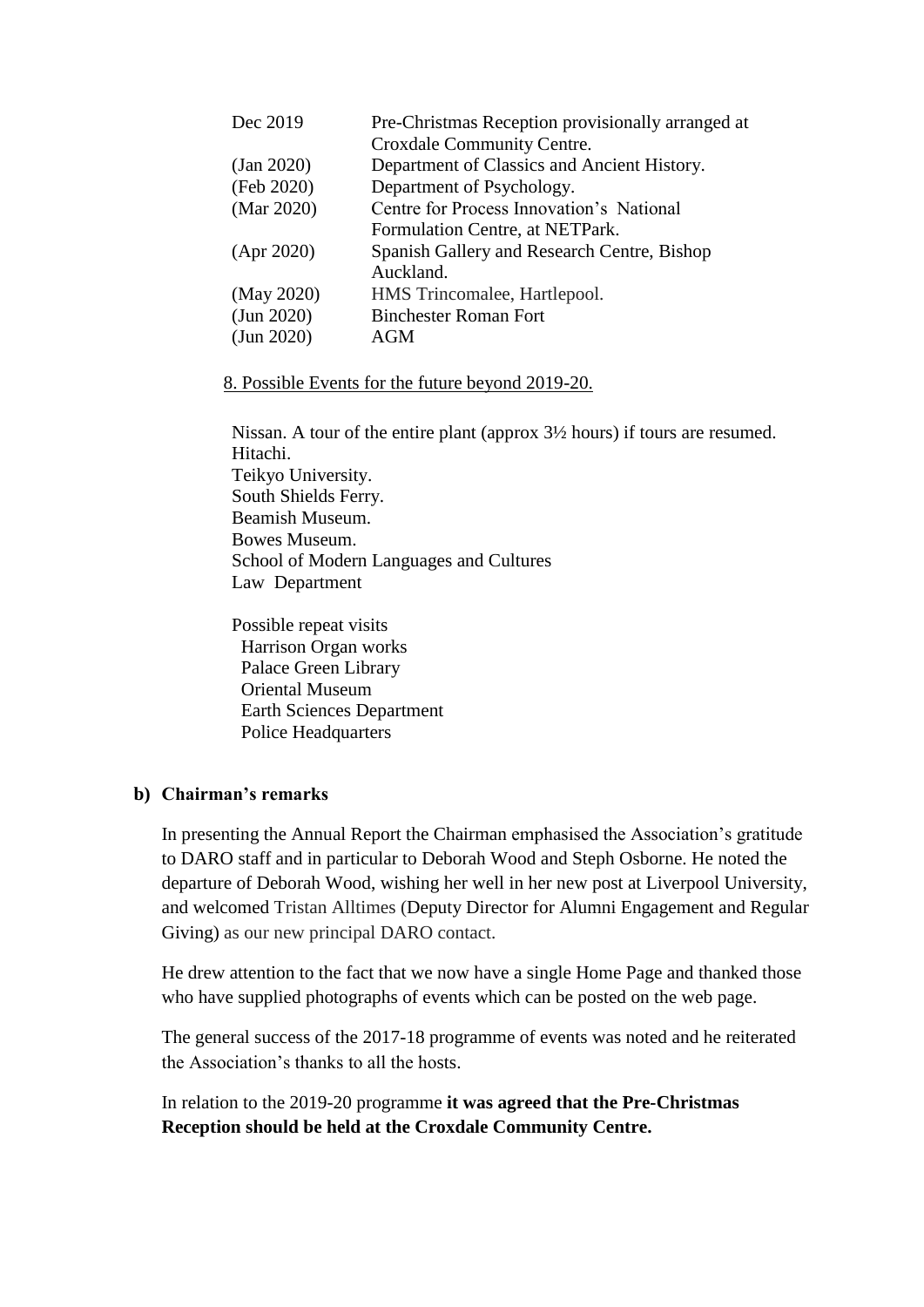In reviewing possibilities for future visits the Chairman noted that further suggestions, in addition to those listed in the Annual Report, were:

Catterick Garrison HMS Calliope, Royal Navy Reserve Unit, Gateshead 'Cherryburn'. Thomas Bewick Birthplace Museum

Members were invited, at any time, to suggest further possibilities for visits, especially if they had contacts with the organisation. There was general approval for the idea of repeat visits.

# **51 Accounts**

**Received:** the Association's accounts for the period 1<sup>st</sup> August 2018 to 30 May 2019. A copy is attached to these minutes.

## **52 Membership of the Committee**

**Reported:** that the retiring members of the Committee were Prof. J.H.Anstee, Dr K.J.Orford and Miss M.S.McCollum.

All were eligible for re-election but Miss McCollum did not wish to stand again. The Chairman thanked her for her contribution to the Committee and for her willingness to undertake some work in arranging a future event even though she is stepping down.

**Resolved:** that, in the absence of other nominations, Prof. J.H.Anstee and Dr K.J.Orford, who had been duly proposed and seconded, be declared elected to serve for three years from 1 July 2019.

*NOTE: The composition of the Committee for 2019-20 is therefore as follows: Elected until 30 June 2020 Mr T.C.Doloughan Mr F.W.Pritchard Dr R.B.Thomas (Secretary) Elected until 30 June 2021 Mrs M. Allison Mrs K. Fall Dr A.J.Heesom (Chairman) Elected until 30 June 2022 Prof. J.H.Anstee Dr K.J.Orford Vacancy*

**Noted:** Dr Heesom's term as Chairman ends on 30 June 2019.

# **53 AOB**

**The Annual Dinner**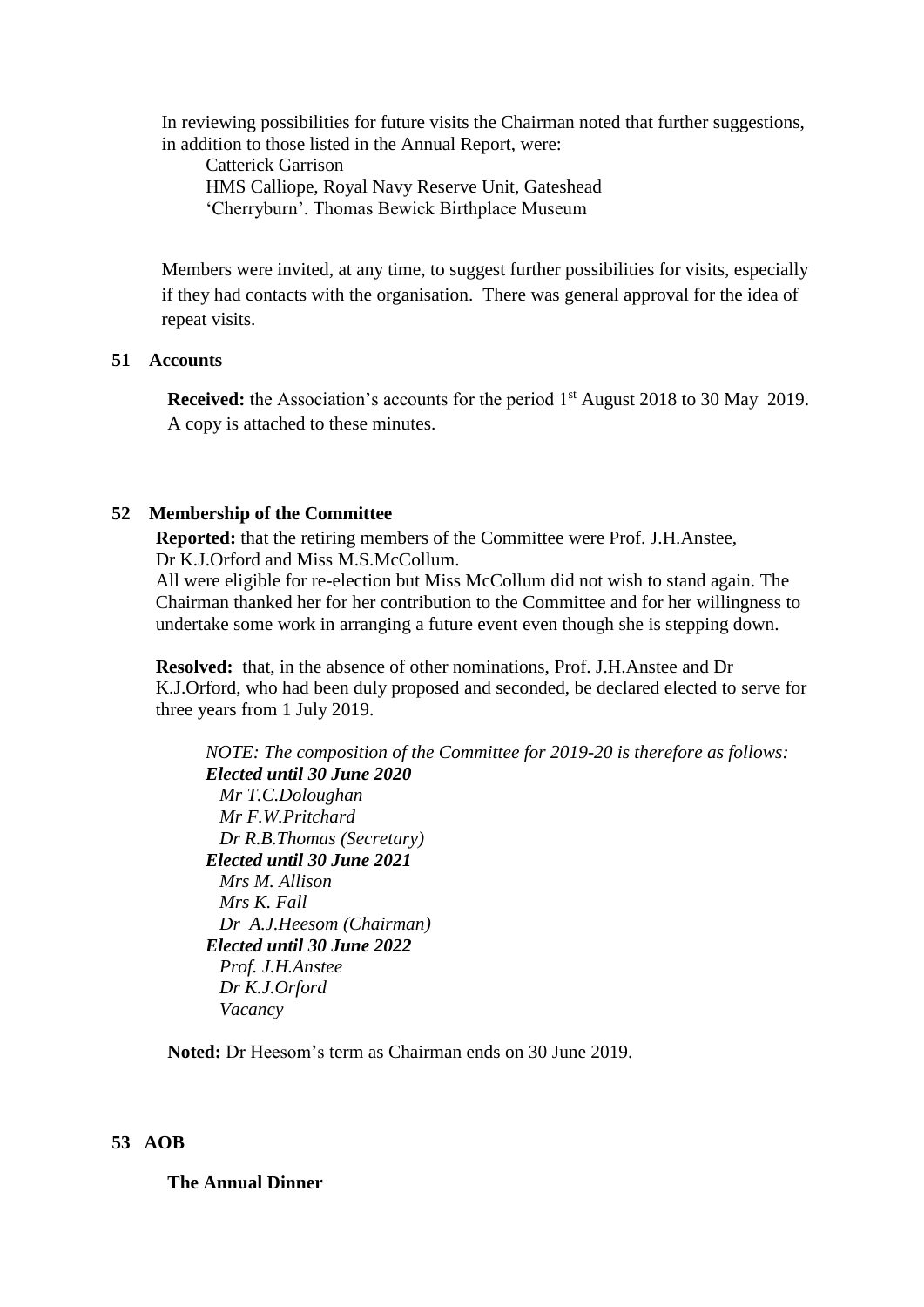**Reported:** The Committee had reviewed the 2019 Annual Dinner at Le Nouveau Restaurant, New College, Durham. It was aware that many people felt strongly that main course of food was of an unacceptably poor standard and the Committee therefore proposed to seek a new venue in future.

In discussion there was widespread agreement that the food was of an inferior quality, though there were some comments indicating mild satisfaction. It was noted that in the two previous visits the problem had not arisen and that this year's menu might have been too ambitious. It was also noted that the ambience of the restaurant was good and there was adequate parking.

Some suggestions for alternative venues were made including:

Ushaw College. St Cuthbert's College. Their food offering was praised but there are parking difficulties. St John's College and St Chad's College as venues independent of Event Durham. Homer Hill Farm. Van Mildert College.

The more general question of 'What kind of event is desired?' was raised for consideration at some point in the future.

5.6.19